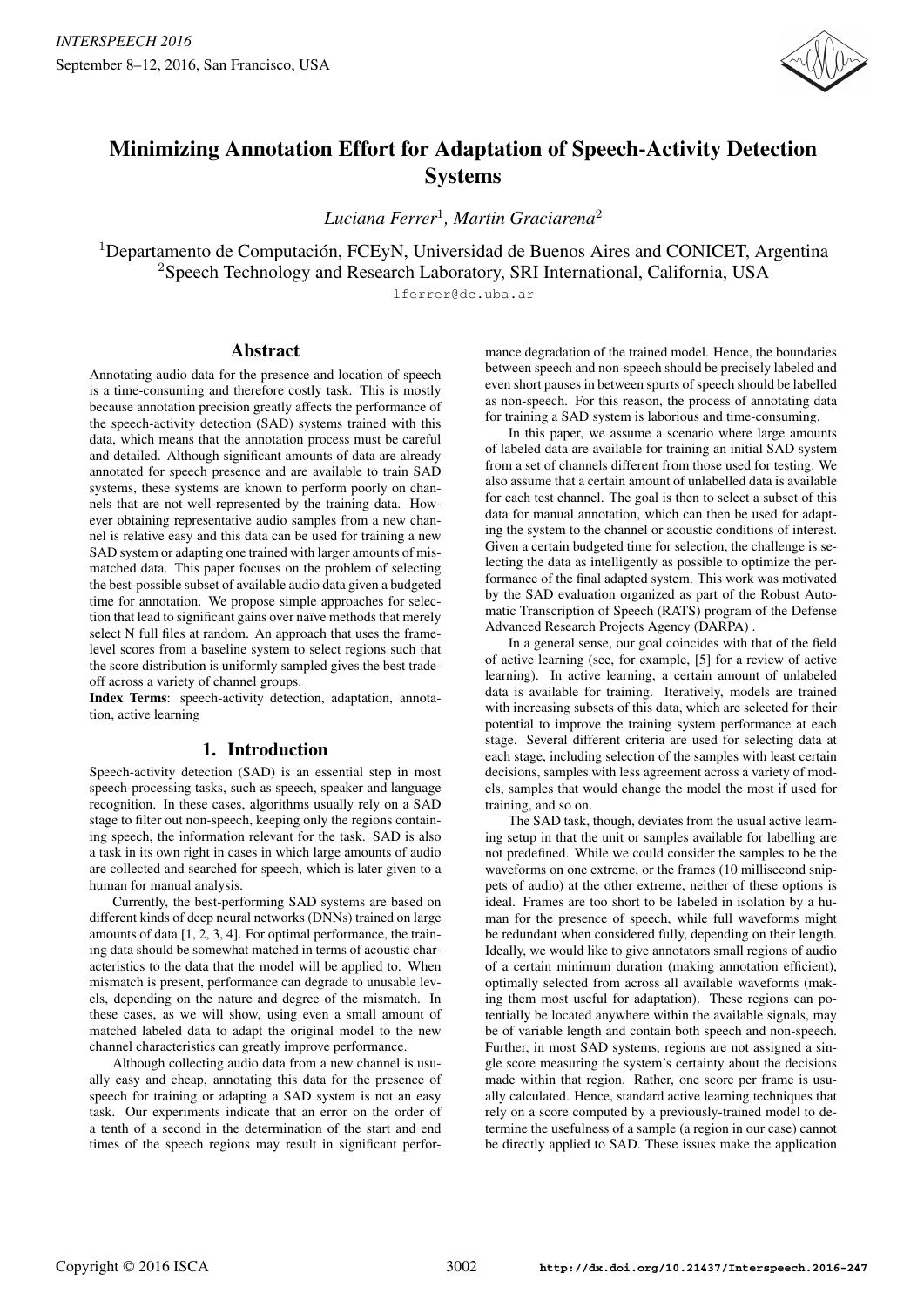of standard active learning techniques to SAD a non-trivial task.

In this work, we take first steps into the application of active learning ideas for the SAD task. We focus on simple selection approaches that, for simplicity, assume that a single stage of annotation is performed, rather than an iterative process. At this stage, the model trained with mismatched data can be used for selecting the optimal regions for annotation. The selected regions and their annotations are then used for adaptation of this initial model. We show results for varying durations budgeted for annotation, analyzing the effect of the selection algorithm and the adaptation parameters.

# 2. DNN-Based SAD

DNN-based SAD systems are currently the state of the art [1, 2, 3, 4]. These systems use as model a DNN trained to predict the posterior of the speech and non-speech classes at the output layer. The posteriors are converted into log-likelihood ratios (LLRs) by using Bayes rule, assuming equal priors for both classes. In a final step, these LLRs are smoothed by averaging their values over a rolling window, typically 31 to 71 frames long. The final SAD decisions are made by thresholding these LLRs, with a threshold chosen based on the desired operating point. For some applications, the resulting speech regions (contiguous frames with LLR value above the threshold) are padded with a certain number of frames on each side. This padding reduces the amount of missed speech near the detected speech regions while potentially increasing the false alarm rate.

Currently the best-performing SAD systems use a DNN architecture including some short long-term memory (SLTM) layer or layers [6]. In this work, though, we use the standard feed-forward DNN architecture, with only two hidden layers of sizes 500 and 100. Training is performed by using several iterations of the backpropagation algorithm, with small mini-batches and cross-entropy as the error metric. Iterations are stopped when the performance in a held-out cross-validation set stops improving. The held-out set is determined as a random 15% of the available training waveforms. In our work we use melfrequency cepstral coefficients (MFCCs) concatenated over 31 frames to include contextual information as input to the DNN.

In this work, we assume a scenario where a large amount of labelled data is available for training the SAD system, but this data is mismatched to the channels of interest. For these channels, we only have small amounts of labelled data, dynamically selected from within a larger set of unlabelled data by using the different algorithms described in Section 3. In this scenario, we have found that an efficient way of using this small amount of data is to adapt the big mismatched model to it. The adaptation is performed by doing additional iterations of back propagation, using the mismatched model to initialize the parameters at the first iteration. Convergence, in this case, is determined on all the available data, because leaving even a small percent out for cross-validation degrades final model performance.

The key for getting good performance with this method when using small amounts of adaptation data is to control the amount of change allowed in the adaptation iterations by using regularization. The regularization is done by adding a term to the objective function given by the L2 norm of the model parameters with respect to the parameters in the previous iteration. This term is weighted by a tunable factor that we call the regularization factor. In our experiments, we explore a strategy for fixing this value as a function of the amount of annotated data, which results in significant gains with respect to using a fixed value optimized for a certain duration.

# 3. Selecting Regions for Annotation

Annotating audio signals for the presence and location of speech for use as SAD system training data is a time-consuming task. Annotating approximate speech regions is generally relatively easy, but selecting the exact bounds requires more careful signal analysis. Unfortunately, the annotation precision directly influences the quality of current DNN-based systems.

To assess the effect of annotation error on system performance, we corrupted the annotations provided by the RATS program by padding each speech region with 10 or 20 frames (or 0.1 and 0.2 seconds) to each side. This padding emulates what is likely to happen in quick annotation of speech regions: short snippets of non-speech (breathing, hesitations) are simply absorbed into the surrounding speech regions and the start and end times are stretched slightly into the non-speech regions around them. Training the model with annotations corrupted by 10 frames of padding results in relative degradation between 10 and 18% with respect to the model trained with the original annotations, over the four channel groups described in Section 5. When corrupting the annotations with 20 frames of padding, the degradations increase to 18 to 35%. These results clearly indicate the potentially large effect of the annotation error on SAD performance. This finding justifies the large effort required to carefully annotate data for SAD system training (or adaptation).

As mentioned above, in this work we assume a scenario where an initial model is trained on data from channels different from the one present in testing. We also assume that a relatively large set of unlabelled samples from the channel of interest is available for adaptation. The goal is then to select a subset of this data of a certain budgeted duration B (measured in minutes) for annotation and then adaptation, aiming to optimize the selection to obtain the best possible adapted model. In the following sections we explain the different approaches we use for selecting regions for annotation.

#### 3.1. Na¨ıve Selection

The naïve selection approach, used as baseline in the RATS SAD evaluation, is given by the following simple algorithm: (1) given a certain random seed, sort the available files from the channel of interest; (2) select audio starting from the start of the first file going down the list until collecting B minutes of audio. In this method, all selected files except the last one are used fully for annotation.

#### 3.2. Passive Selection

Another baseline used in the RATS SAD evaluation is given by the following algorithm:  $(1)$  sort files as for the naïve baseline; (2) select audio from top to bottom files restricting selection to the regions hypothesized by a baseline (unadapted) system as being speech, after padding each speech region with two seconds on each side, until B minutes of audio are collected. This system simulates a scenario where the speech regions detected by a baseline (unadapted) system are given to a user who corrects the output when errors are found. The corrected detections can then be used as annotations for adaptation. The padding of speech regions is done to simulate the process a user might use of listening for a moment before and after each hypothesized region. The regions selected by this approach will only include misses incurred by the baseline system when they occur within two seconds of a detection speech region.

#### 3.3. High Coverage Selection

Our proposed approach for region selection is as follows: (1) split the requested duration B evenly across all available files;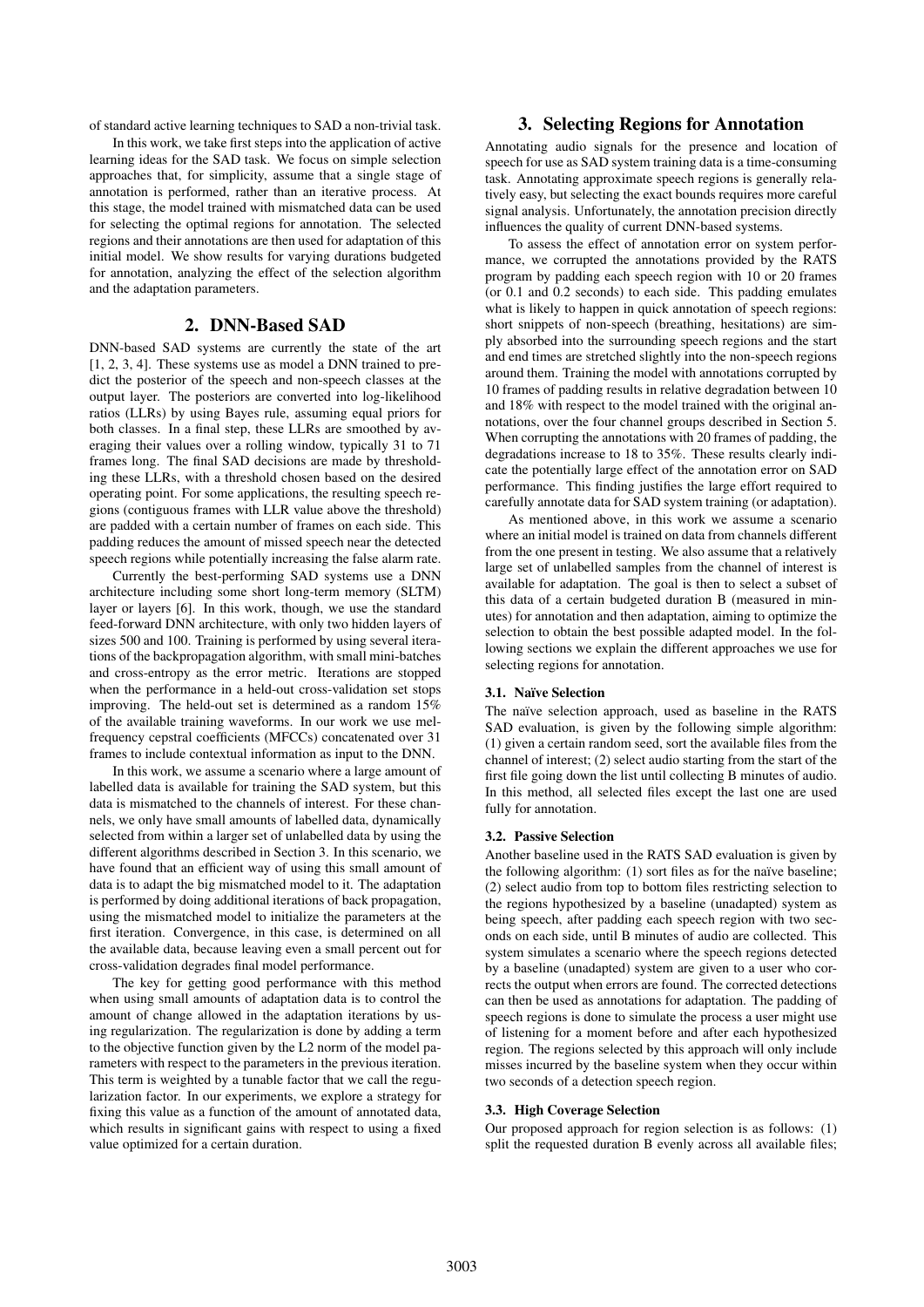(2) if the resulting duration per file is less than a certain minimum duration M, randomly choose N files such that each file gets at least this minimum duration assigned to it; (3) within each file, decide the location of the requested audio using different criteria. In turn, the criteria for locating regions within each file can be: evenly-spread, where the assigned duration is divided into snippets of duration M, and the snippets are evenly spread across the file; and **uniform**, where snippets of duration M are located to sample the LLRs for that signal as uniformly as possible. This last option requires, as the passive selection approach, that a baseline system is run to obtain the LLRs for each signal. Once LLRs are computed and smoothed, as described in Section 2, the mean LLRs over snippets of length M shifted one frame at a time are computed. A value is then randomly chosen from a uniform distribution within the minimum and maximum of these LLR means. The M-duration snippet with the mean LLR closest to this value is then selected. Next, another value is drawn from the uniform distribution and the snippet with the closest LLR is selected. If this region overlaps with the already selected region, its borders are expanded around that region to achieve a total duration of 2M, including the old snippet and the new one (starting by expanding toward the end and reversing toward the beginning of the file only if not enough frames are available toward the end). This process continues until all snippets are allocated. This way, when the assigned duration for a certain file is significantly smaller than its total length, the distribution of the mean LLR of the selected snippets will be close to a uniform distribution. Once the assigned duration for a file approaches its length, the distribution of the mean LLR of the selected snippets will approach the actual LLR distribution of the file, since almost the full file will be selected.

In all cases, we restrict a certain proportion (given by a tunable parameter) of the files to have one region located at the introductory part of the file, defined to be the first 15 seconds of each file. The purpose of this restriction is to ensure that any special effects present at the beginning of the file, like handshaking events between transmitter and receivers, hold-music when calling a certain phone number, answering machine message, etc., are well represented in the selected regions.

### 4. Multi-Condition SAD Database

The training data and the test data used in the experiments came from to the Linguistic Data Consortium (LDC) collections for the DARPA RATS program [7]. Conversational telephone recordings (called source signals) were retransmitted using a multilink transmission system at LDC. Several combinations of transmitters and receivers were used to retransmit, resulting in extremely noisy and distorted signals. For training, we used the RATS SAD training data. Channel D was not included in the SAD data due to annotation problems. The clean source was included among the channels. This data contained 830 hours of speech and 677 hours of non-speech. Given the large size of this data set, during DNN training, we selected 1 every 10 frames.

For testing, we used four different types of channels, some created by corrupting source signals from the RATS dataset. Table 1 shows statistics on the different channel groups.

RATS: This group of channels is extracted from the RATS novel channel collection, released by LDC in 2014. This data was created by using different transmitter/receiver pairs, new transmitter/receiver locations and longer distances than those used in the original set used for model training in this work. We used eight of the released channels  $(A, D, G, H, K, M, Q)$ , and R), discarding the ones with clear annotation problems and

Table 1: Statistics for different channel groups: number of channels, average adaptation size (in minutes), average test size (in minutes) and average proportion of speech content on the test data. Averages are taken across channels within the group.

| Group           | #Chan | Adapt | Test  | Prop. Speech |
|-----------------|-------|-------|-------|--------------|
| <b>RATS</b>     |       | 96.9  | 54.0  | 38           |
| <b>RATS LSD</b> |       | 68.8  | 36.5  |              |
| Codec           | 13    | 108.6 | 114.1 | 41           |
| Music           |       | 108.6 | 114.1 | 41           |

omitting some channels for future evaluation on a held-out set (these channels are not used for the results in this paper). During development, the adaptation and test signals from those channels with gross annotation errors were discarded.

RATS LSD: We created low speech-density (LSD) data starting from the RATS unseen channels above. To this end, for each signal, a portion of the speech regions was randomly selected for retention, adding up to a maximum of  $X\%$  of the total final file length, where X was chosen from a uniform distribution between 0 and 10. The speech regions not selected for retention were cut from the audio. The resulting speech and non-speech in the signal had characteristics identical to those of the original signal. The goal of creating this data was to test whether algorithms behave differently depending on the proportion of speech present in the adaptation data. As we will see, this is definitely the case, at least for some algorithms.

Codec: We created transcoded signals starting from 58 source signals used for retransmitting the RATS data. Each of these signals was encoded with a few different encoders and transcoded back to sphere format. The encoders included in the results in this paper are: AMRNB (12.2KHz and 5.9KHz), CODEC2 (2.4KHz), G723-1 (6.3KHz), OPUS (4KHz and 8KHz) and OPUS-VBR (4KHz and 8KHz). The numbers in parenthesis correspond to the encoding rates considered. For four of these encoders we transcoded the signals six times in a row to obtain, in some cases, highly degraded signals.

Music: We created signals corrupted with non-vocal music at different signal-to-noise ratios (SNRs). We added different short snippets of non-vocal music to the same source signals used to create the Codec data. The music types were classic, jazz and modern.

# 5. Experimental Setup

We trained a DNN SAD system by using the training data described in Section 4. The DNN took 13-dimensional MFCC features, normalized to have mean 0 and standard deviation of 1 over each file and each dimension. The DNN contained two hidden layers of sizes 500 and 100. This baseline DNN was used to obtain the LLRs required for some of the selection approaches and also used as the initial model for adaptation. The different approaches described in Section 3 were used to select regions for which annotations were retrieved, simulating the process of annotation that would occur in practice. The features for those regions as well as the annotations were then used to adapt the baseline model to the channel of interest.

To analyze the effect of the different selection algorithms as a function of the annotation time B, we swiped B logarithmically, from 1 to 32 minutes. We also show results for full adaptation, where all available adaptation data for each channel was used for adaptation. Each selection approach was run 10 times with different random seeds and performance and the time was averaged across runs for each value of B. For the full-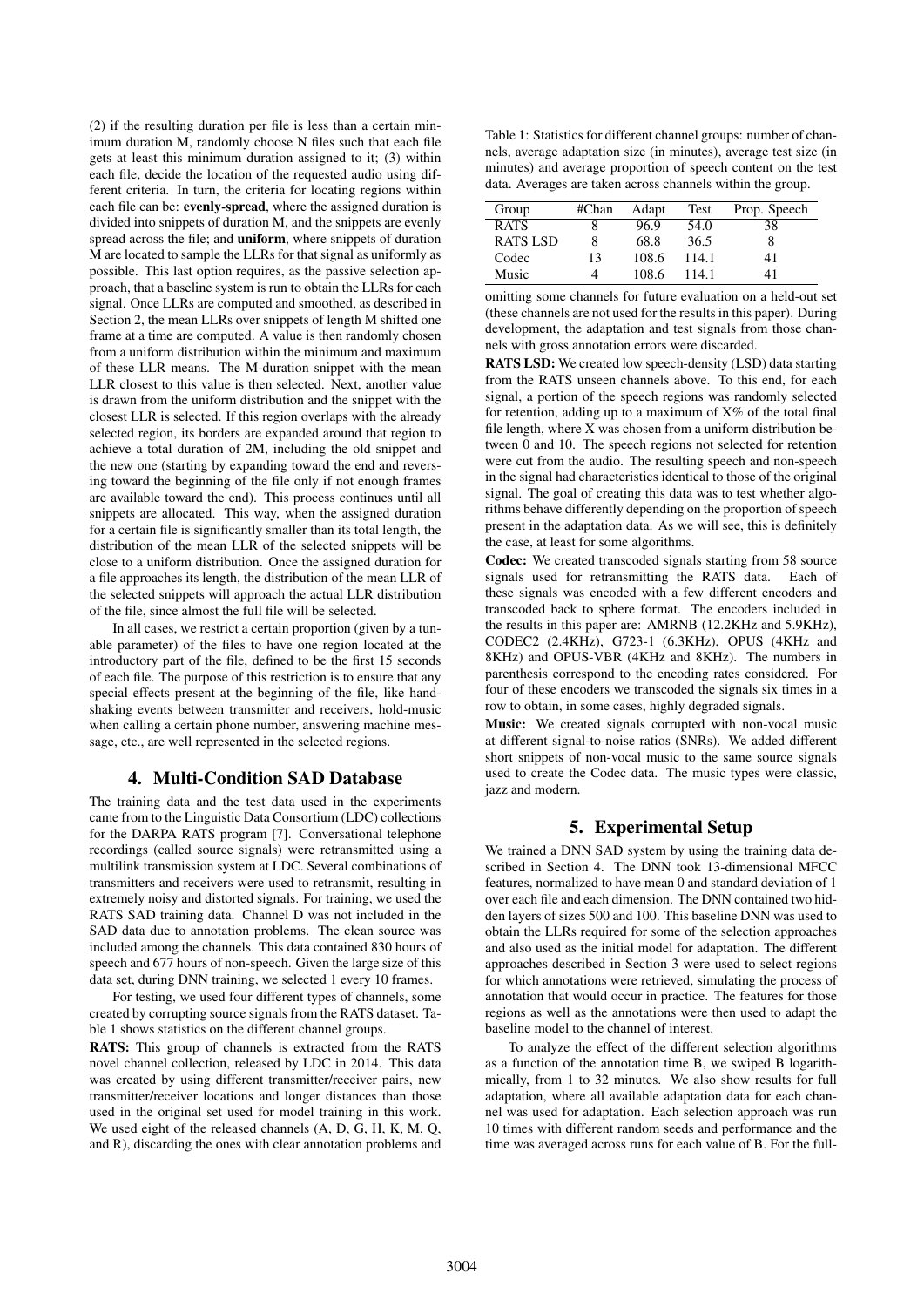

Figure 1: Results when setting the regularization parameter r to different fixed values and to 10/B. B, the x-axis, is the amount of time annotated for adaptation (in minutes).

adaptation case, the seed was still used to shuffle the adaptation features, resulting in 10 different results, although the data was identical in all cases.

Two types of error can be computed for SAD: (1) the miss rate (the proportion of speech frames labeled as non-speech) and (2) the false alarm rate (the proportion of non-speech frames labeled as speech). In Phase 4 of the RATS program, a "forgiveness" collar of 2.0 seconds was used around all annotated speech regions. False alarm errors over those regions were disregarded. We use this same collar for our results. As in our previous SAD paper [4], here we used the actual DCF (or just DCF for brevity) as the metric. We do not present the minimum DCF values for lack of space. To obtain the DCFs we post-processed the LLRs from each of the systems as described in Section 2 by using an average filter of 41 frames, thresholded them at 0.0, padded each resulting speech region with 0.3 seconds on each side, and finally summed false alarm and miss rates for each channel to calculate the DCF. The reported results are averages across channels and random seeds within groups of channels.

# 6. Results

Figure 1 shows the results when using different fixed values for the regularization parameter (0.1, 1.0 and 10.0) and when using the proposed approach, where the parameter was set to 10/B (B being the total annotated time in minutes). These results correspond to the high coverage (HC) selection approach, with evenly spread snippets of two second duration, forcing 50% of the files to have one snippet located at the beginning of the file. Clearly, fixed values of the regularization parameter cannot accommodate all possible values of B: large values of regularization are good for small B, while small values are good for large B. The proposed approach, setting this parameter to 10/B, strikes a good trade off, and is optimal in most cases. This is the approach we used for setting the regularization value for subsequent results.

Figure 2 shows a comparison between the baseline selection approaches and the two proposed ones. We see that, among the two baseline approaches, the passive one is slightly better for the two groups of RATS channels. This finding is most likely due to the fact that the passive approach selects regions from more unique files than the naïve approach, because the naïve approach uses the full files to reach the budget, while the passive one only uses padded speech regions. Hence, the passive approach indirectly enables for more coverage of files than the naïve one for the same B.

The two proposed high coverage approaches are quite comparable when the proportion of speech is close to 50% (RATS, Codec, and Music). When this is not the case, for the RATS LSD group, the uniform selection of regions gives a very clear



Figure 2: Results comparing different selection approaches: naïve, passive, high coverage with evenly-spread region location (hce) and high coverage with uniform region location (hcu). The x-axis, B, is the same as in Figure 1.

advantage over the evenly spread one. This is because the evenly-spread selection results in a low proportion of speech frames being selected for annotation (and, hence, for adaptation), approximately the same proportion available in the full signal. On the other hand, the uniform selection criteria results in a higher percent of speech regions being selected, which clearly benefits the final adapted model. For example, the percent of speech in the selected regions for B=16 is 18%, versus 8% for all available data. We believe this is the reason why, for this group of channels, selecting only 16 minutes leads to better results than using all of the available data.

Finally, we note that our results indicate that, as long as the regularization factor is chosen as proposed, the performance on seen channels (that is, the channels present in the training data for the baseline system) is not significantly affected by adapting to data obtained with any of the presented selection techniques. These results are not shown due to lack of space.

# 7. Conclusions

In this work, we take the first steps towards the application of active learning ideas for the SAD task. Our results demonstrate that simple techniques can greatly improve performance over a naïve approach consisting on selecting N full files adding up to a desired budgeted duration. We also show that an approach that uses the frame-level scores from a baseline system to select regions such that the score distribution is uniformly sampled can lead to significant gains when the signals only contain a small proportion of speech. Further, we show that careful selection of the regularization parameters during adaptation is essential. Finally, the results indicate that, for some channels, just a few minutes of carefully selected data can lead to results comparable to those obtained with one to two hours of adaptation data. In the future, we plan to continue working on selection techniques, including options that preferentially select regions from certain signals that might result in more useful adaptation. We will also explore algorithms that attempt to select regions that are purely speech or non-speech, which would greatly simplify the annotation process.

#### 8. Acknowledgements

This material is based upon work supported by the Defense Advanced Research Projects Agency (DARPA) under Contract No. HR0011-15-C-0037. The views, opinions, and/or findings contained in this article are those of the authors and should not be interpreted as representing the official views or policies of the Department of Defense or the U.S. Government. Distribution Statement A: Approved for Public Release, Distribution Unlimited.